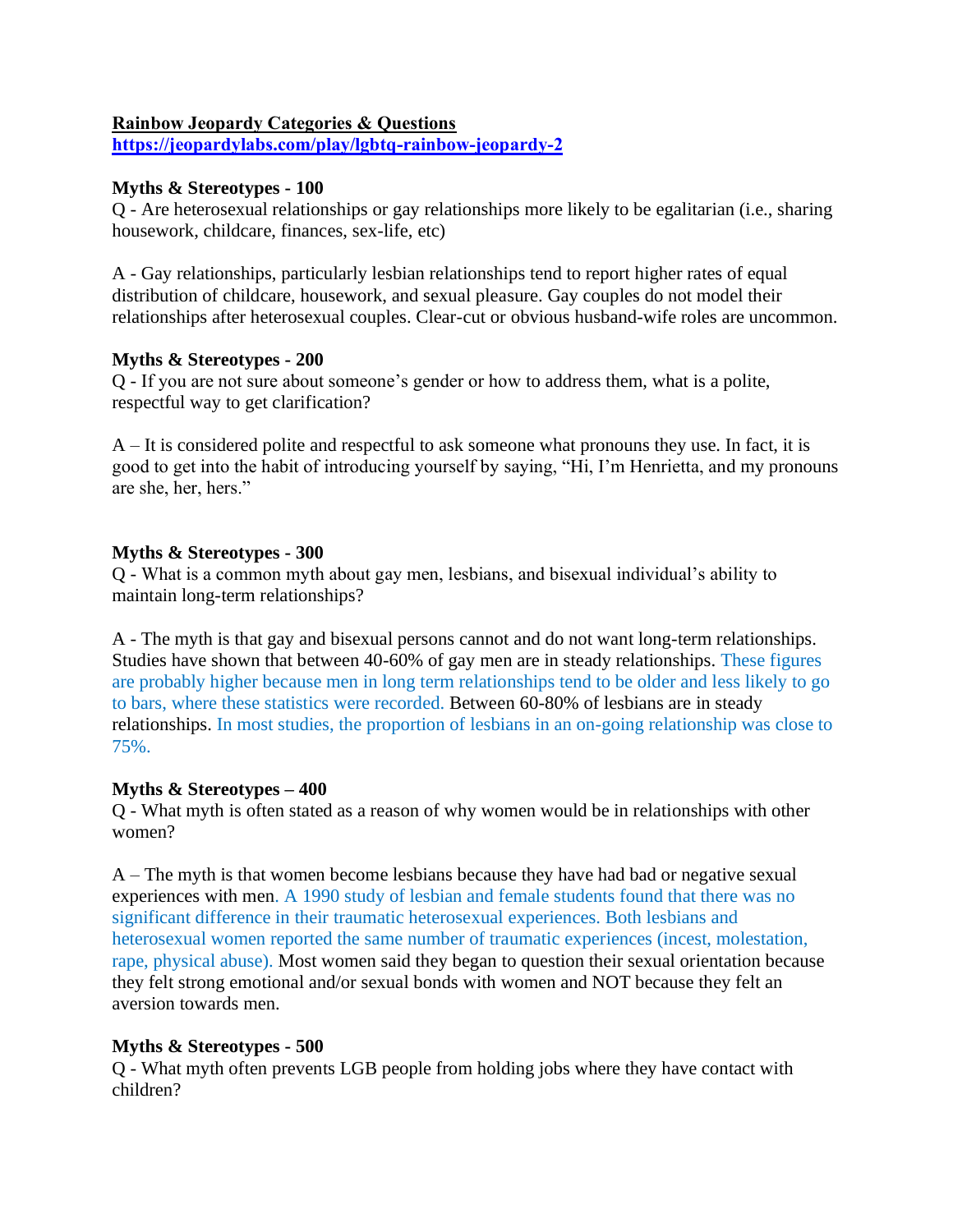A - The myth is that they are pedophiles. The perpetrators of child sexual abuse are overwhelmingly straight men. Studies have shown no correlation between a man's sexual orientation and a tendency to sexually abuse children. Pedophiles are quite distinct from adult gay men who prefer adult sexual partners. The abuser is usually a member of the child´s family or someone known by the family. Pedophiles men, who have a sexual preference for children, constitute less than 1% of the adult male population.

#### **History - 100**

Q – What is probably the most famous symbol of Gay Pride – you will see it on clothing, bumper stickers, magnets, etc.

A - The Rainbow Flag – The current flay consists of six stripes, with the colors red, orange, yellow, green, blue, and violet. It's flown horizontally, with the red stripe on top. It was created by an artist in San Francisco as a permanent symbol which could be used by gay men and lesbians celebrating and saluting their community. It was inspired by the five striped "Flag of the Races." The eight colored flag made its debut at the 1978 Gay and Lesbian Freedom day March in San Francisco. It was affectionately called the 'New Glory."

#### **History - 200**

Q – The term *Intersex* as a term was adopted by medicine during the 20th century, and applied to people whose biological [sex](http://en.wikipedia.org/wiki/Sex) is not clearly male or female? This can be physically or chromosomally. What term was used historically?

A – Hermaphrodite

#### **History - 300**

Q - What is gaydar and is it accurate?

A - Gaydar is the idea that you can tell if someone is gay by looking at them, i.e. gay men are effeminate and lesbians are butch. A study showed that close to 80% of people are unable to identify the person's sexual orientation (Berger et al, 1987). Some studies have found that lesbians do rate higher on masculinity scores, which comes largely from their high self-rating as independent. The measures of masculinity and femininity tend to be gender-biased and are not very useful in the study of gay men and lesbians.

#### **History - 400**

Q - What's the meaning or origins of the inverted pink triangle?

A - It was one of the Nazi concentration camp badges used to identify male prisoners who were sent there because of their [homosexuality.](http://en.wikipedia.org/wiki/Homosexuality) The inverted pink triangle, originally intended as a [badge of shame,](http://en.wikipedia.org/wiki/Badge_of_shame) has become an international symbol of [gay pride](http://en.wikipedia.org/wiki/Gay_pride) and the [gay rights](http://en.wikipedia.org/wiki/Gay_rights) movement. Prior to World War II, pink was historically a male color as an offshoot of red, and pink was chosen not because it meant the wearer was feminine, but because they liked other men. Every prisoner had to wear a triangle on his or her jacket, the color of which was to categorize him or her according "to his kind." Jews had to wear the yellow badge (in addition to any other badge representing other reasons for incarceration).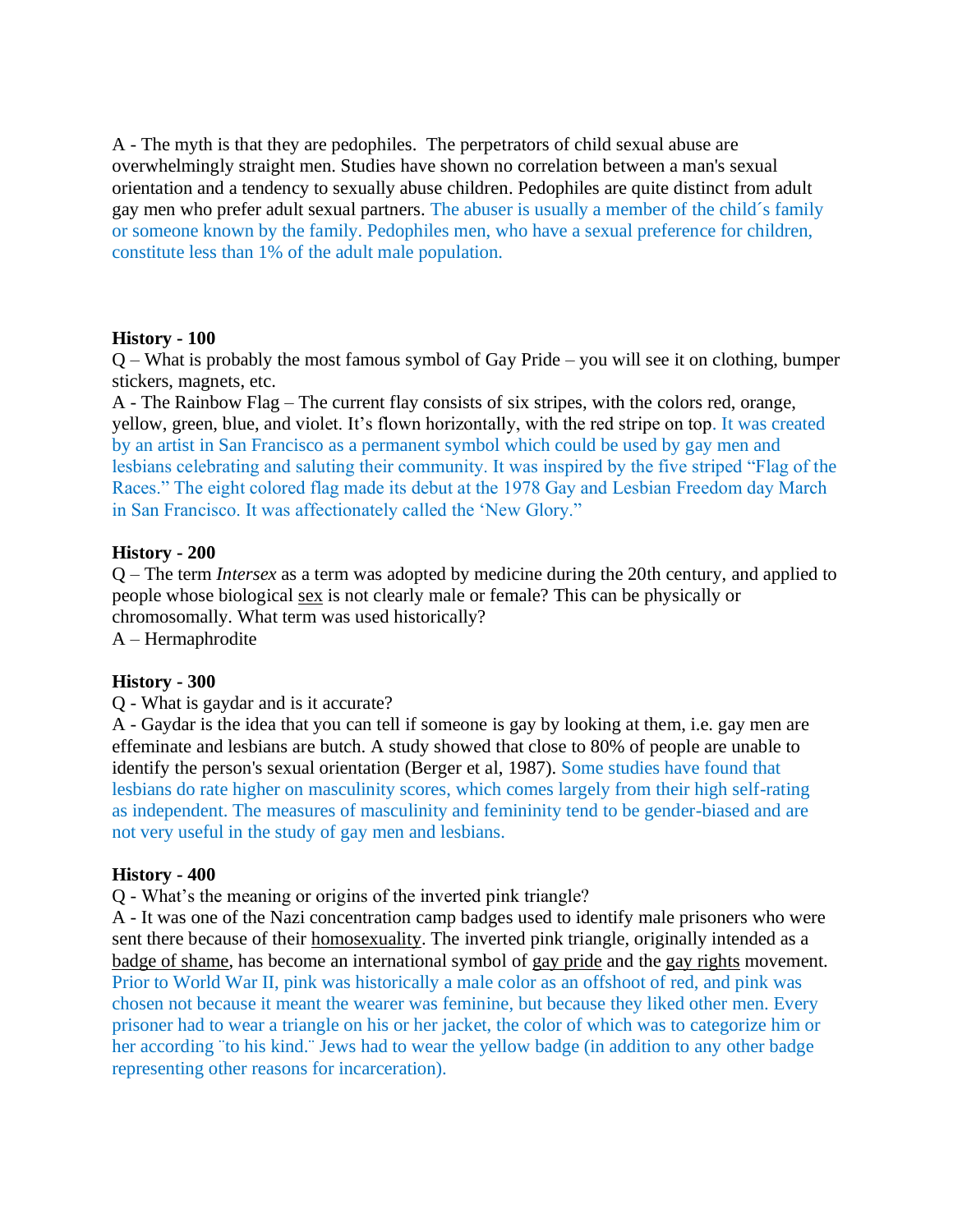#### **History - 500**

Q - In what month are annual LGBTQ pride celebrations typically held in cities around the country?

A - June – these celebrations are held in June to celebrate the anniversary of the "Stonewall Inn Riots," a three day demonstration in New York City that began on June 27, 1969, and marks the beginning of the modern "gay liberation movement."

# **Family/Work 100**

Q – Give or take 200, how many benefits are legally married couples entitled to that were denied unmarried partners?

A - According to the U.S. General Accounting office, 1138. (correct answer - 938-1338)

## **Family/Work 200**

Q- Give or take 10%, what percentage of LGBTQ youth (13-21) experience some sort of rejection from their parents when they first come out?

A- 50%. In addition, 26% experience some level of homelessness as a result of coming out to parents (sleeping on a friend's couch for a few days --- living on the streets for years).

## **Family/Work 300**

Q - Will gay parents raise gay children?

A - Having gay parents will not make a child gay. Most gay adults were raised in heterosexual families. The research finds that having gay parents differs only in that the children are more tolerant and open-minded about a variety of families and sexualities.

## **Family/Work 400**

Q – What is HRC – Human Rights Campaign?

A – The largest civil rights organization working to achieve equality for lesbian, gay, bisexual and transgender Americans. HRC advocates on behalf of LGBT Americans, mobilizes grassroots actions in diverse communities, invests strategically to elect fair-minded individuals to office and educates the

public about LGBT issues.

## **Family/Work 500**

Q - Is being gay a choice?

A - Sexual orientation seems to be an innate part of who a person is. Research studies reveal a biological or genetic component. If one male twin is gay the other is more likely to be gay.

## **Words and Terms 100**

Q - What do the letters PFLAG stand for?

A - Parents, Family and Friends of Lesbians and Gays. Parents, Family, Friends, Allies, Loved Ones, Grandparents.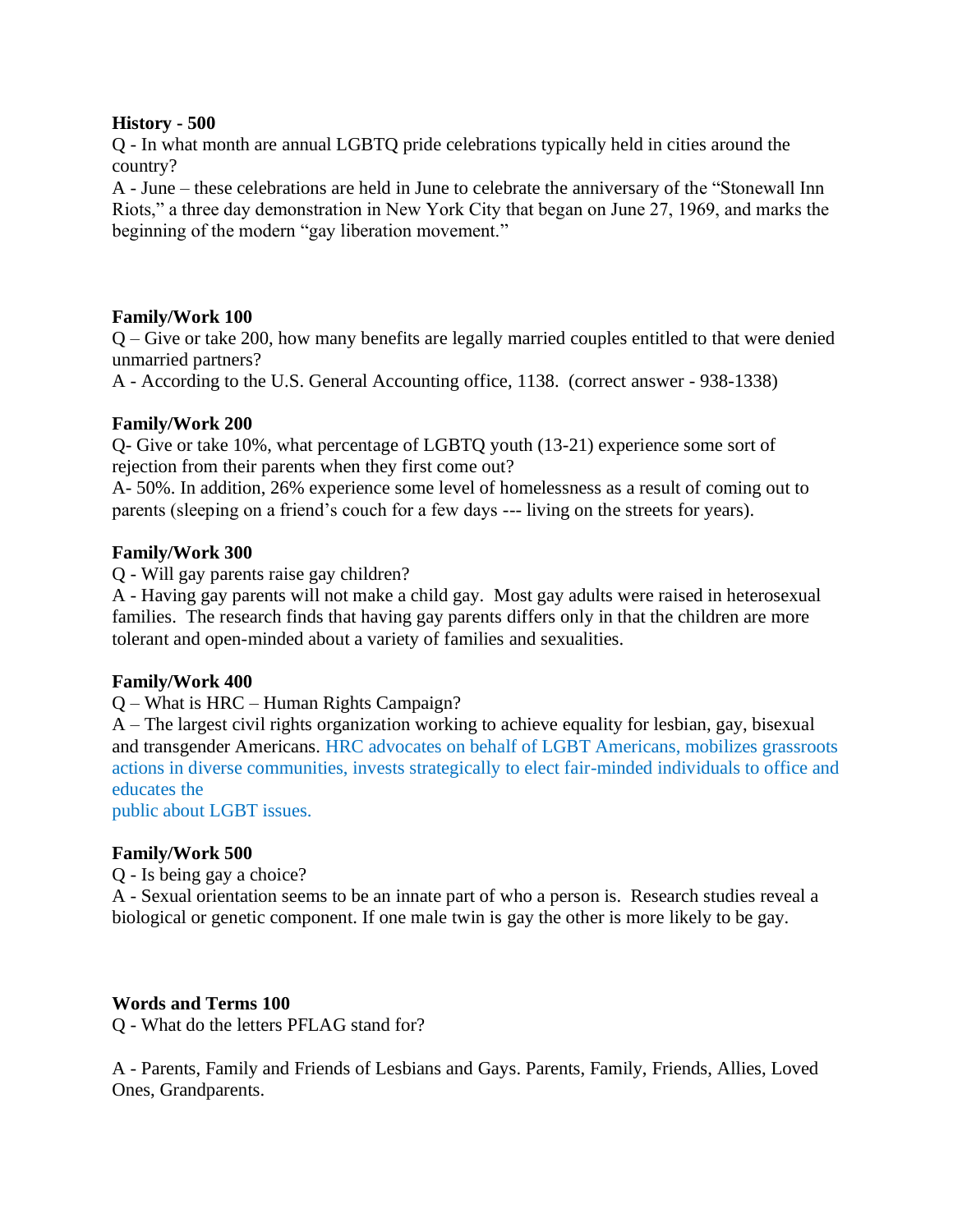## **Words and Terms 200**

Q - What do the acronyms FTM or MTF stand for?

A - Typically stated as F to M or M to F. They stand for female to male or male to female, in terms of describing individuals who feel that their biological gender is at odds with their gender identity. More current terms are trans man and trans woman.

#### **Words and Terms 300**

Q - What does it mean to "come out?"

A - Coming out, or "coming out of the closet," describes the revealing of a person's sexual orientation and/or gender identity to themselves, one person, or many people.

#### **Words and Terms 400**

Q - What is homophobia?

A - Not just a "fear" of LGBTQ folks as the term "phobia" might imply, but in addition the prejudice and discrimination against people who hold a minority sexual identity.

#### **Words and Terms 500**

Q - What is heterosexism?

A - The belief that heterosexuality is the normal and preferred sexual orientation and all others are deviant, and the assumption that everyone you meet is straight or should be.

## **Potpourri - 100**

Q – Name one of the LGBT student organizations or sorority on campus?

A – GLOBAL, Gamma Rho Lambda, oSTEM, LGBT Advocates, Texas Freedom Network

#### **Potpourri - 200**

Q – Name one issue or difficulty a transgender person may face on campus?

A – Which restroom to use or harassment in the restroom, Roommate issues if living on campus, Being misgendered.

#### **Potpourri - 300**

Q – Why might it be better to intervene with homo/transphobia when it happens even if other students / staff are present?

A – It demonstrates that homo/transphobia is not a value everyone at UH holds. It also will help the LGBTQ person that is present (but maybe not out) feel safe and that "someone" on campus will have their back should anything bad happen.

#### **Potpourri – 400**

Q - Many people mistakenly think that bisexual